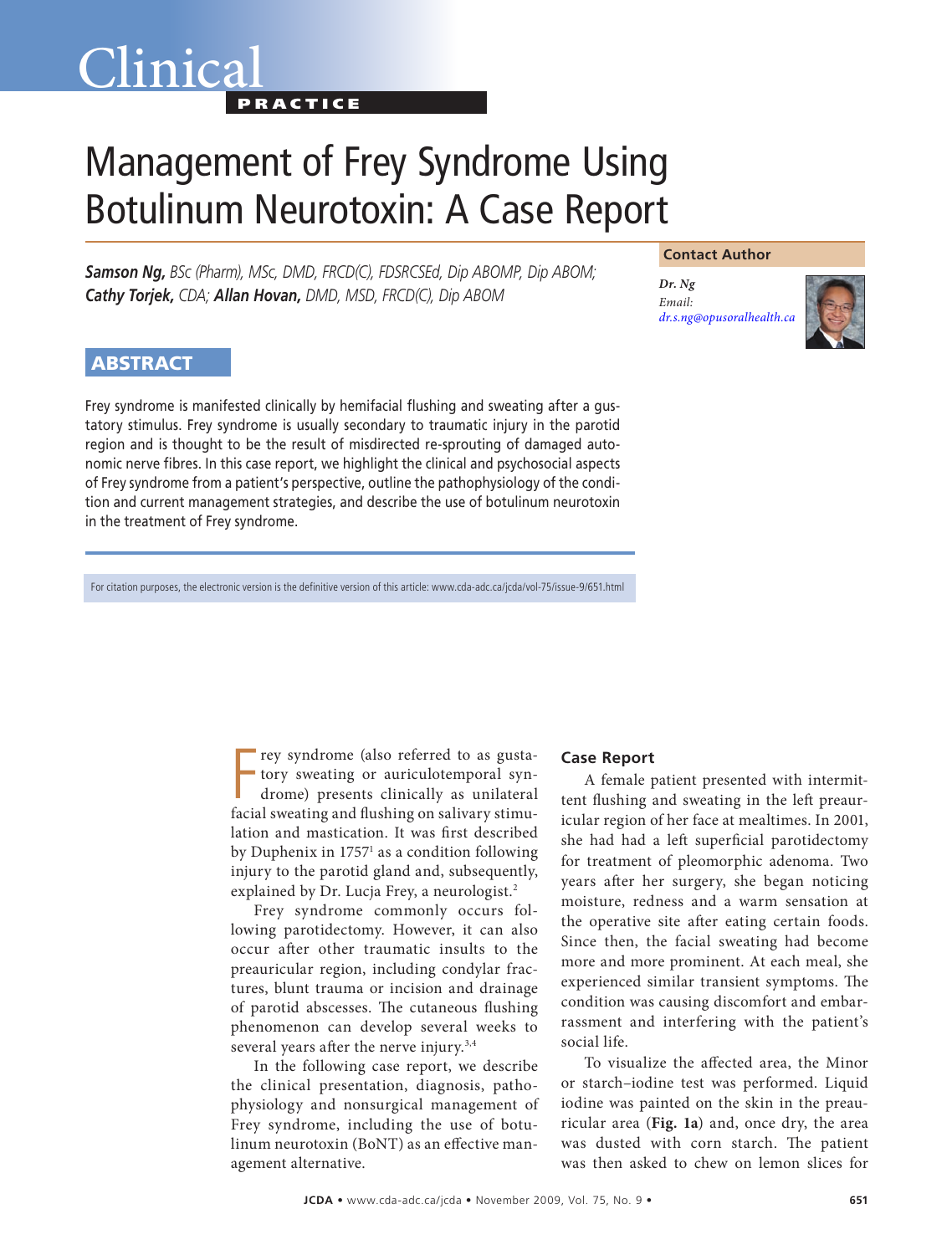

**Figure 1a:** Minor test, step 1: application of iodine liquid to the affected area.



**Figure 1b:** Minor test, step 2: application of starch powder spray to the dried painted area and triggering of gustatory response.



**Figure 1c:** Minor test, step 3: observe the intensity and extent of the deep-blue colour, which develops as starch dissolves in sweat and reacts with iodine. Outline the involved region with a marker.



**Figure 2:** Follow-up 2 weeks after botulinum neurotoxin injection. Minor test is negative in the area previously exhibiting gustatory sweating.

5 minutes to trigger gustatory sweating (**Fig. 1b**). The appearance of blue-black spots in the starched area constituted a positive test, as they are generated by the formation of iodine–starch complex on dissolution of starch by sweat. In this case, a distinctive violet patch measuring 5 cm  $\times$  5 cm was visible in the left preauricular area, confirming the presence and extent of gustatory facial sweating (**Fig. 1c**).

After obtaining informed consent from the patient, 30 U of BoNT type A (Botox, Allergen Inc., Markham, ON) were injected into the affected skin without local anesthetic. BoNT was supplied as 100 U of freeze-dried powder and was reconstituted with 1 mL of isotonic saline to achieve a concentration of 10 U/0.1 mL. It was delivered using a 0.3-mL 29 gauge needle (BD Ultra-Fine, BD Consumer Healthcare, Oakville, ON) inserted subcutaneously in the region previously delineated by the Minor test. The patient tolerated the procedure well.

The patient reported symptomatic improvement a few days following the injection, a finding confirmed by a negative Minor test administered 2 weeks postinjection (**Fig. 2**). She reported no unwanted side effects. At the 12-month follow-up appointment, the patient reported that she was no longer aware of any facial sweating or facial warmth after eating.

#### **Pathophysiology of Frey Syndrome**

Frey syndrome is believed to be the result of misdirected autonomic nerve regeneration following injury to the parotid region. After injury, the sectioned postganglionic secretomotor parasympathetic fibres (auriculotemporal nerves), which normally innervate the parotid gland, become connected to sympathetic receptors, which innervate sweat glands and result in gustatory sweating.<sup>5</sup> Thus, stimuli that normally cause salivation (aromatic foods, thinking about certain foods) simultaneously cause pathologic sweating and flushing in the preauricular area on the side of the nerve injury.

Although Frey syndrome does not cause significant physiological harm, profuse gustatory flushing and sweating can cause social and psychological distress in some patients.

#### **Evaluating Frey Syndrome**

Casler and Conley<sup>6</sup> reported that 90% of patients develop positivity to the Minor test after parotidectomy. However, most patients with a positive test are asymptomatic; 30% are aware of gustatory sweating but only 10% of patients are bothered by it.

Luna-Ortiz<sup>7</sup> proposed a clinical criterion for evaluating the severity of Frey syndrome, which consists of assigning a numerical value to 4 clinical features: patient perception, positive Minor test, excessive facial sweating affecting the patient's quality of life and presence of an unpleasant smell. The total score is used to rate the condition from mild to severe; however, the implications of such a classification remain unclear.

#### **Treatment Options**

In most cases, Frey syndrome patients do not complain of their symptoms, and are often treated effectively with topical antiperspirant gels applied to the affected area. However, when symptoms become bothersome,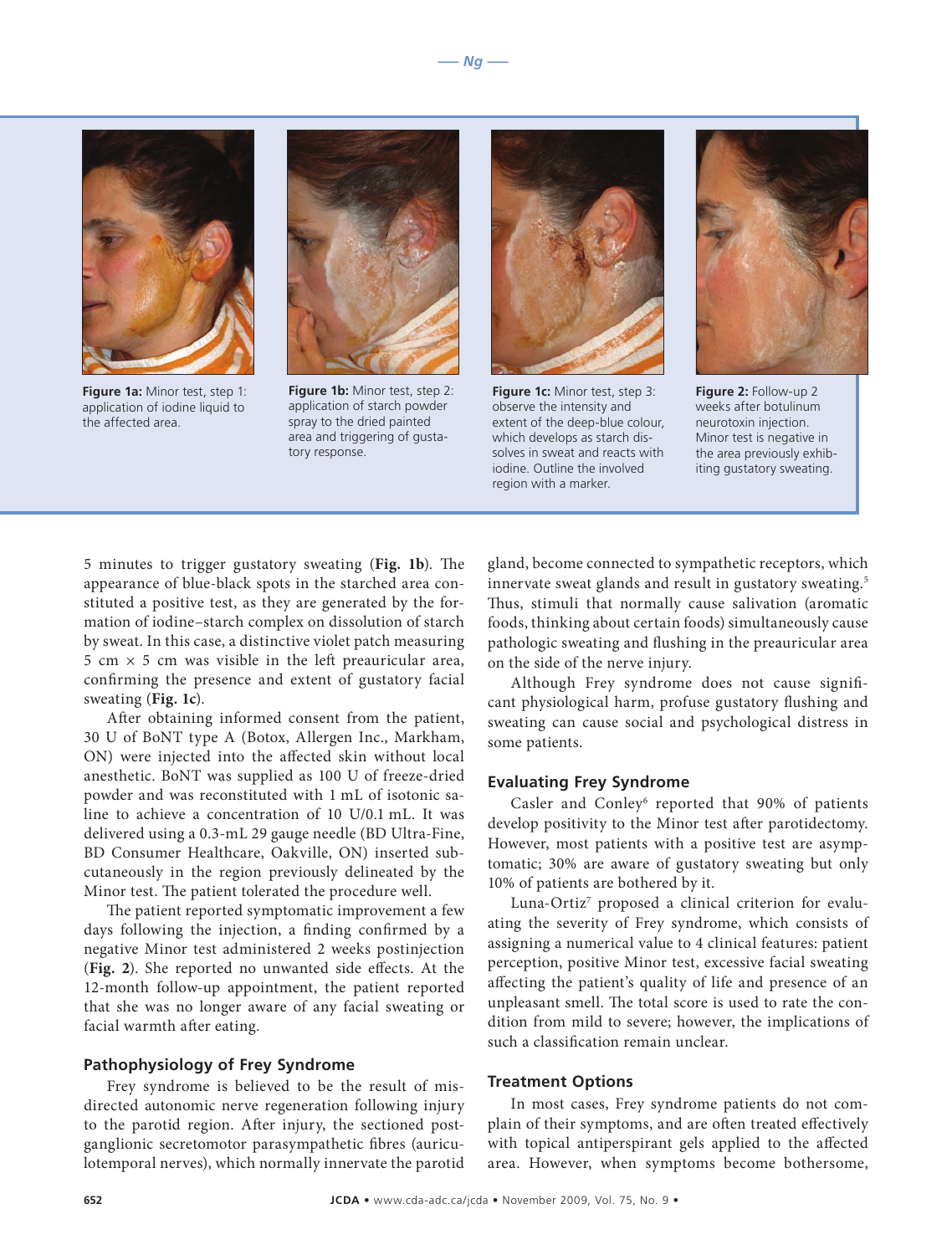therapeutic options can be offered. Various prophylactic and therapeutic surgical strategies have been proposed to minimize the incidence or severity of Frey syndrome following parotidectomy, including temporal fascia grafting, the application of synthetic materials to the surgical field at the time of surgery and ligature of the auriculotemporal and chorda tympani nerves.3

Patients who are unresponsive to topical therapy may want to consider a trial of BoNT before considering surgical options.

# **Topical Antiperspirants**

A solution of aluminium chloride (hexahydrate) 20% w/v in anhydrous ethyl alcohol (SD alcohol 40) 93% v/v (Drysol, Person & Covey, Glendale, CA) is the most popular topical therapy because it is available as a nonprescription, over-the-counter, self-care product. It is usually applied at bedtime to the dried affected area of the skin and washed off in the morning. Daily application can give symptom relief without side effects and often permits less frequent application over time.<sup>8</sup> The mechanism of action is postulated to be the induction of eccrine secretory gland atrophy secondary to long-term mechanical obstruction of sweat gland pores by the aluminium salts found in products such as Drysol.<sup>9</sup>

### **Botulinum Neurotoxin**

BoNT is isolated from an anaerobic spore-forming bacterium, *Clostridium botulinum*. This is the same bacterium responsible for botulism food poisoning, which presents clinically as flaccid muscle paralysis. Chemically, BoNT is a 2-chain metalloprotease composed of a heavy and light chain with 8 immunologically distinct serotypes, A to G. Currently, serotype A has been used most widely for a variety of movement and spasticity disorders as well as in cosmetic procedures.10

BoNT irreversibly blocks the presynaptic release of acetylcholine at the neuromuscular junction, leading to chemodenervation. However, the chemodenervation is temporary, as the neuron regenerates functional synapses at the nerve terminals. In addition to anticholinergic activity at the motor end plate, BoNT also acts on the synapses of the autonomic nervous system, providing anticholinergic effects at the neurosecretory end plates of both the parasympathetic and sympathetic systems.<sup>11</sup> This explains its effectiveness in treating axillary and palmar hyperhidrosis.

Local injection of BoNT into the region of gustatory sweating can be an effective treatment in reducing the activity of sweat glands in the preauricular area.12 The use of BoNT in Frey syndrome management was first proposed in 1995 by Drobik and Laskawi.<sup>13</sup> Since then, it has been adopted worldwide. Most Frey syndrome patients

treated with BoNT remain symptom free for at least 6 months,14,15 and there are reports of the effect lasting up to 15 months.16 Repeated administration seems to decrease symptom severity and the extent of the affected area and increase the time to relapse.17

However, as mentioned, BoNT may diffuse into the facial muscle motor end plate and result in temporary weakening of the facial muscles, drooping of the eyelids and facial paresis. Localized, short-term reactions at the injection sites, including pain, edema, erythema, ecchymosis and hyperesthesia, as well as allergy reactions were also mentioned.<sup>18</sup>

# **Conclusion**

This case report illustrates the clinical presentation, diagnosis, pathophysiology and nonsurgical management of Frey syndrome. BoNT is discussed as an effective and minimally invasive management alternative.  $\rightarrow$ 

#### THE AUTHORS



*Dr. Ng is a certified specialist in oral medicine and pathology and holds a staff appointment in the oral oncology/dentistry clinic at the British Columbia Cancer Agency. He is clinical assistant professor at the University of British Columbia's faculty of dentistry and director of the Oral Care Program for the* 

*Medically Complex Patient at Vancouver General Hospital, department of dentistry. Dr. Ng maintains a consultative oral medicine practice at the lower mainland, Vancouver, British Columbia.* 



*Ms. Torjek is a certified dental assistant in the oral oncology/ dentistry program at the British Columbia Cancer Agency, Vancouver, British Columbia.*



*Dr. Hovan is a certified specialist in oral medicine and provincial practice leader in oral oncology/dentistry at the British Columbia Cancer Agency, Vancouver, British Columbia.*

*Correspondence to: Dr. Samson Ng, Dentistry, Vancouver General Hospital, 7th floor - 2775 Laurel St., Vancouver, BC V5Z 1M9.*

*The authors have no declared financial interests in any company manufacturing the types of products mentioned in this article.*

*This article has been peer reviewed.*

#### **References**

1. Dulguerov P, Marchal F, Gysin C. Frey syndrome before Frey: the correct history. *Laryngoscope.* 1999;109(9):1471-3.

2. Reich SG, Grill SE. Gustatory sweating: Frey syndrome. *Neurology.*  2005;65(11):E24.

3. Clayman MA, Clayman SM, Seagle MB. A review of the surgical and med-ical treatment of Frey syndrome. *Ann Plast Surg.* 2006;57(5):581-4.

4. Rustemeyer J, Eufinger H, Bremerich A. The incidence of Frey's syndrome. *J Craniomaxillofac Surg.* 2008;36(1):34-7.

5. Drummond PD. Mechanism of gustatory flushing in Frey's syndrome. *Clin Auton Res.* 2002;12(3):144-6.

6. Casler JD, Conley J. Sternocleidomastoid muscle transfer and superficial masculoaponeurotic system plication in the prevention of Frey's syndrome. *Laryngoscope.* 1991;101(1 Pt 1):95-100.